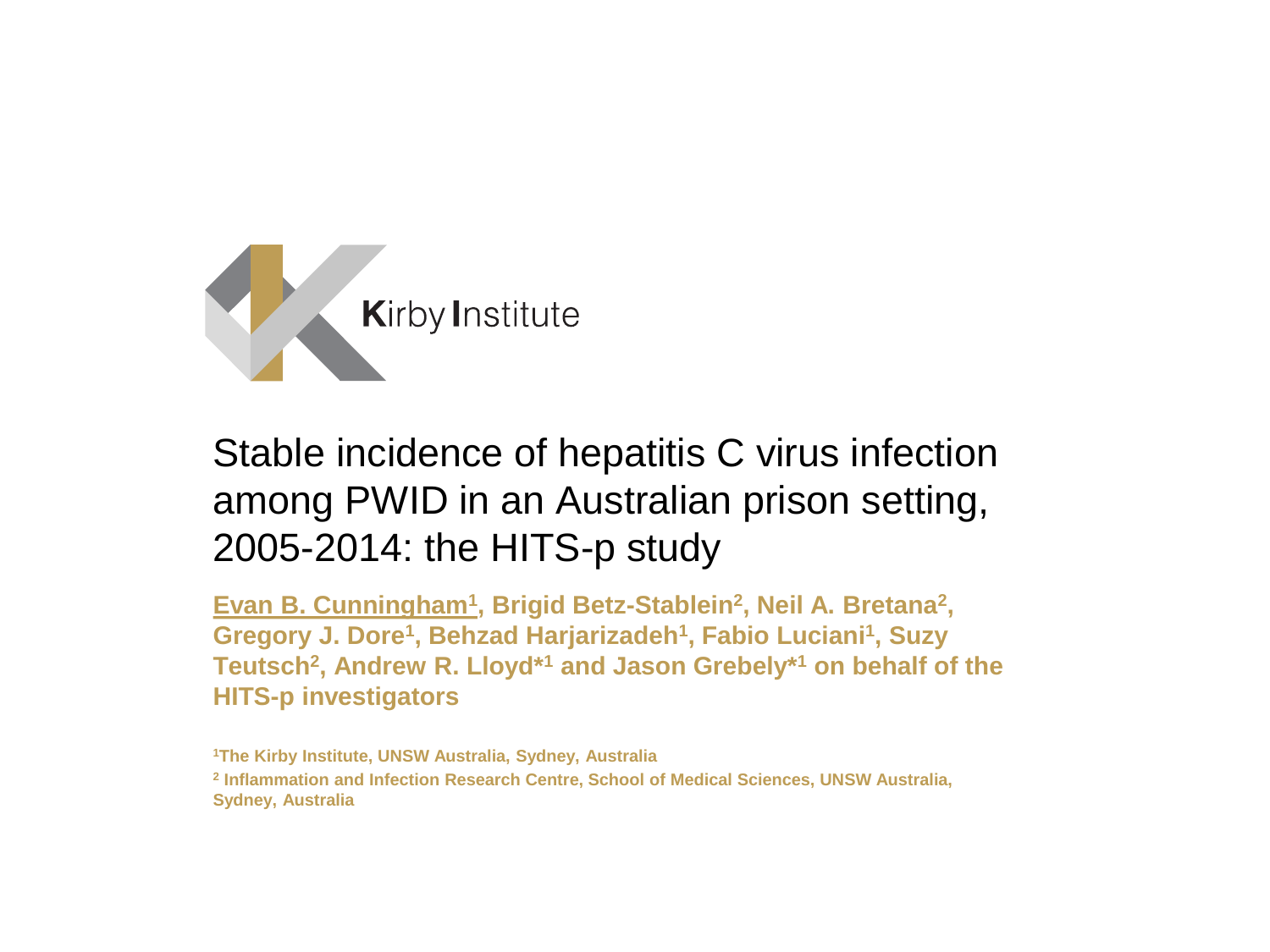

# **HCV in prison**

- Injecting drug use is known to continue in prison and therefore onward transmission of HCV occurs in prison
	- o Global prevalence (HCV Ab+): 26%
	- o Global incidence (among ever PWID): 16.4 per 100py
- HCV prevention strategies such as needle syringe programs (NSP), and opioid substitution treatment (OST) are either not available or have low coverage in many global prison settings
	- o In Australia OST is available and inmates are given access to bleach for cleansing injecting equipment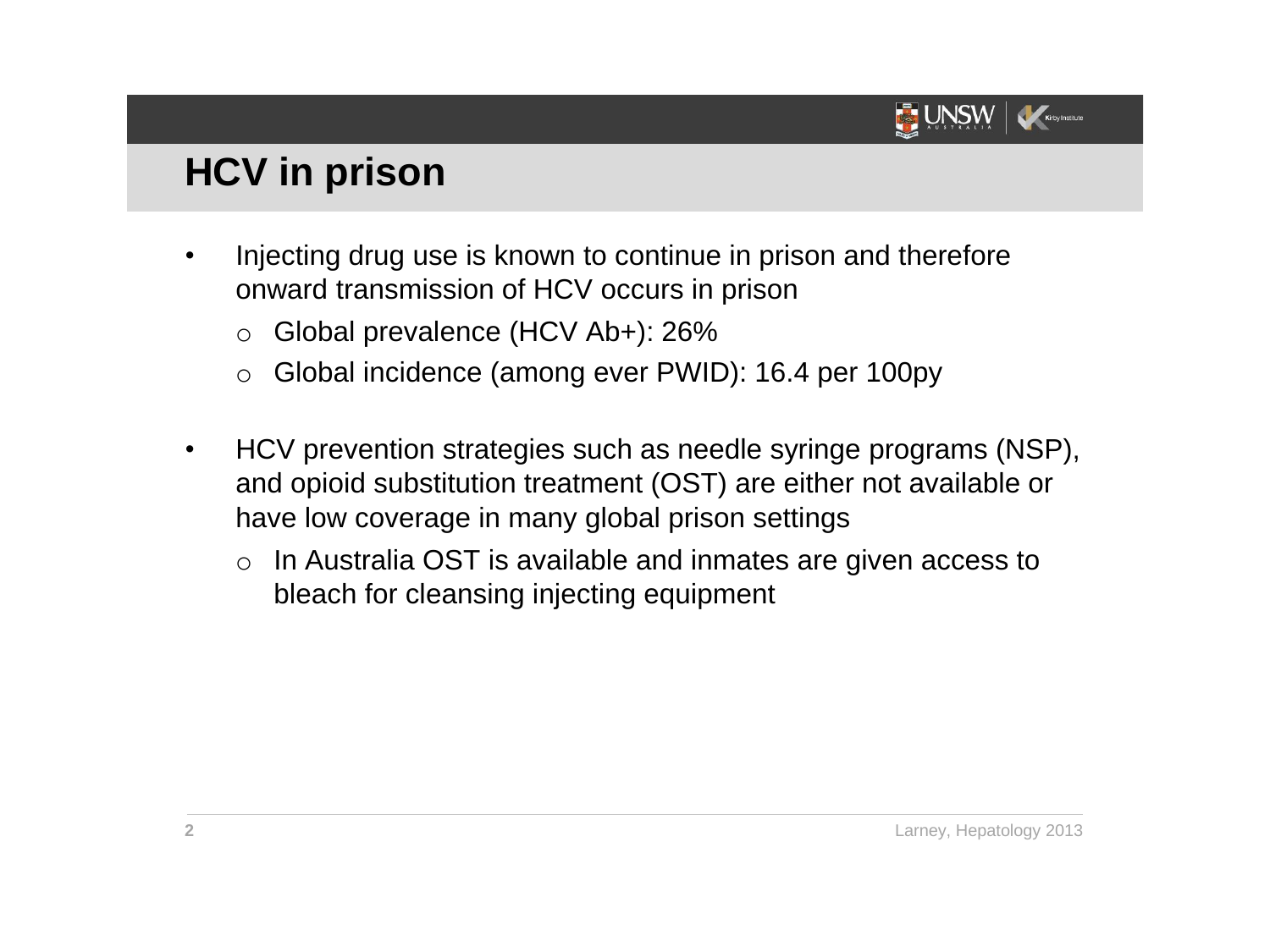

# **HCV in prison**

- Given the high prevalence of HCV and the high risk for HCV acquisition in the prison setting, this represents a key setting in which to implement new treatment and prevention measures
	- Including NSP and treatment as prevention
- Understanding the incidence of HCV infection and the trends in incidence in recent years is needed to inform prevention strategies
- Previous studies have been limited by retrospective design, short follow-up periods, small sample sizes, and limited to single institutions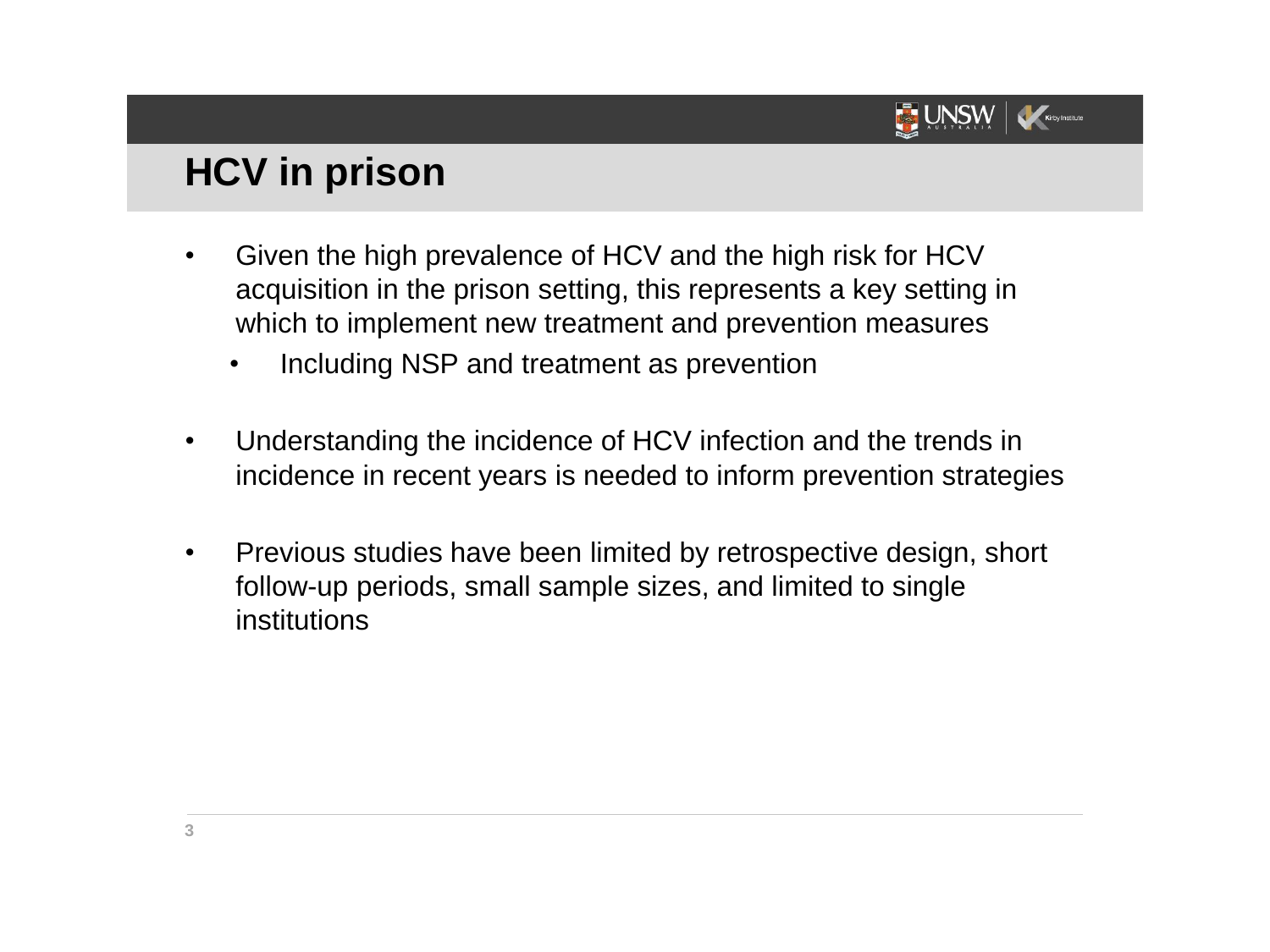

# **Aims**

- **HITS-p**: A prospective, multi-prison study of PWID between 2005 and 2014 the aims of this study were to:
- **1. Determine the temporal trends in HCV incidence**
- **2. Determine factors associated with time to HCV seroconversion**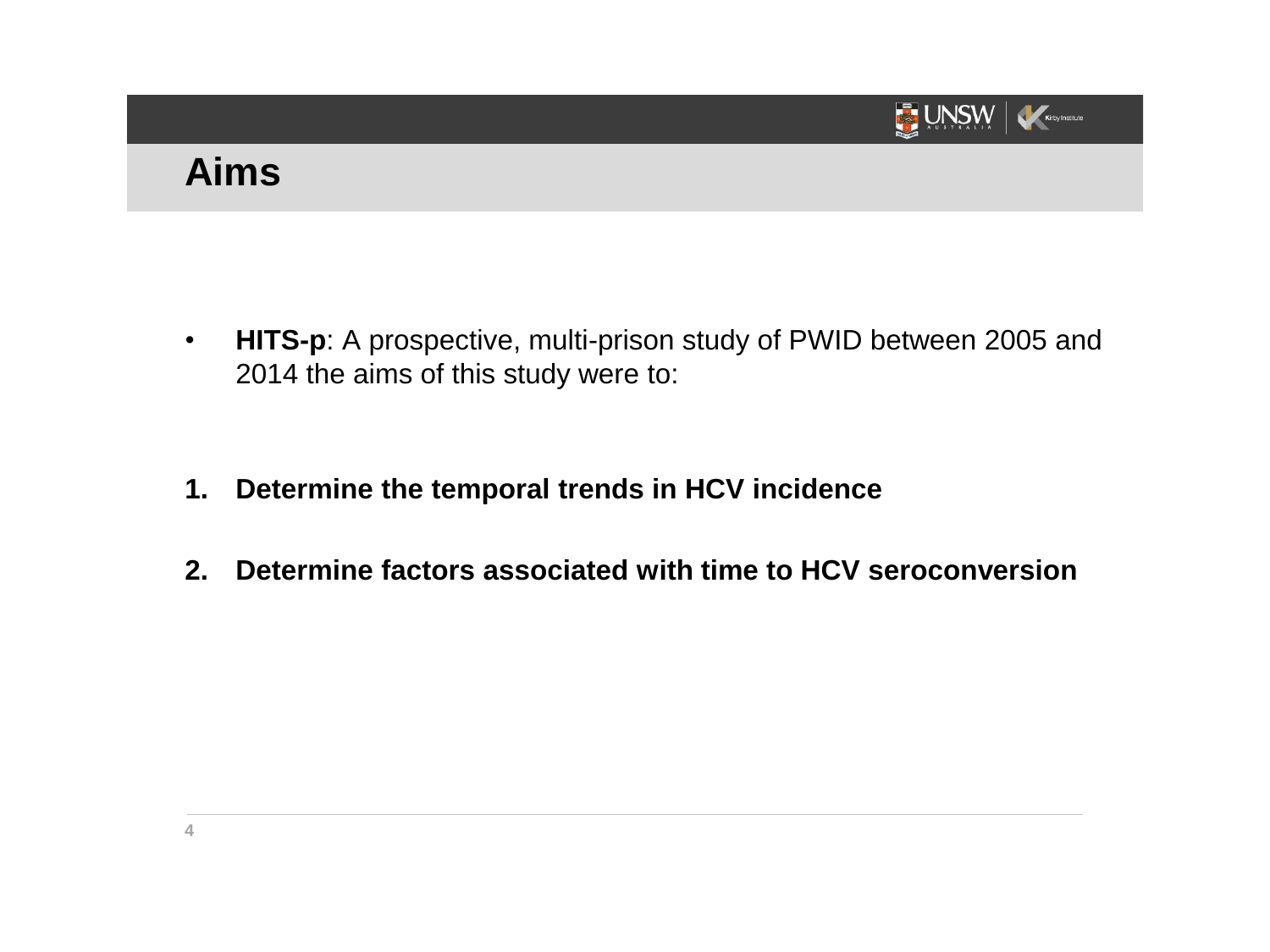

# **Study population and design**

#### **The Hepatitis C Incidence and Transmission study – prisons**

• Adult male and female prison inmates were recruited in 23 correctional centres and followed across 30 of 35 centres

#### **Inclusion criteria**:

- Incarcerated in one of the NSW prisons where recruitment occurred
- Lifetime history of IDU
- 18 years or older
- HCV antibody and RNA negative at enrolment
- At least one follow-up visit after enrolment
	- Either continuously incarcerated or re-incarcerated after a period of release to community
- Provided informed written consent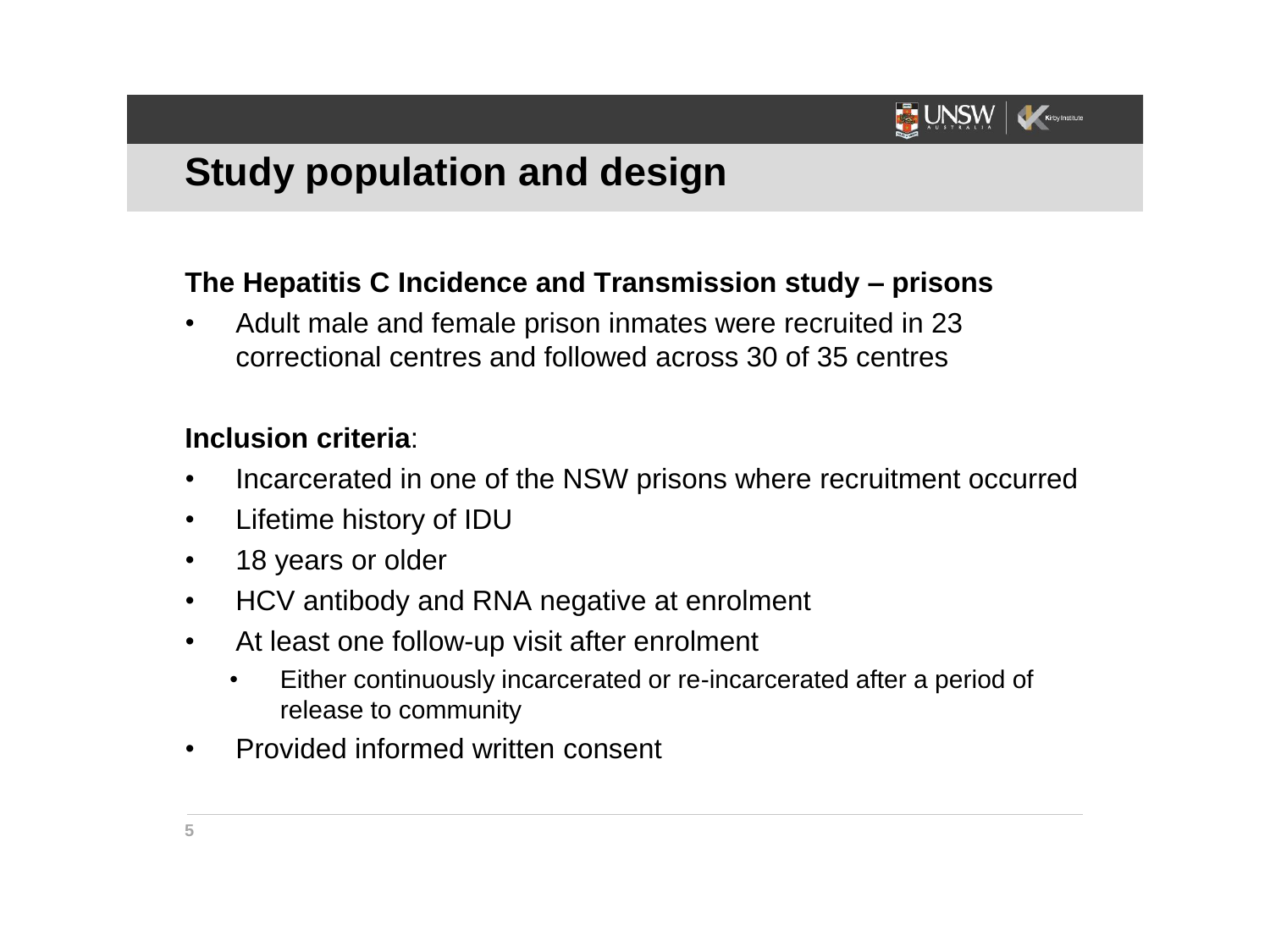

## **Study assessments**

- At enrolment, participants were interviewed using a questionnaire to determine demographic characteristics and risk behaviour
- Every 6-12 months, participants completed a follow-up interview
- All interviews were done by study nurses outside of the custodial authority
- At each interview a blood sample was taken to test for HCV
- HCV results were given by the study nurse and participants were referred to clinical services and treatment if appropriate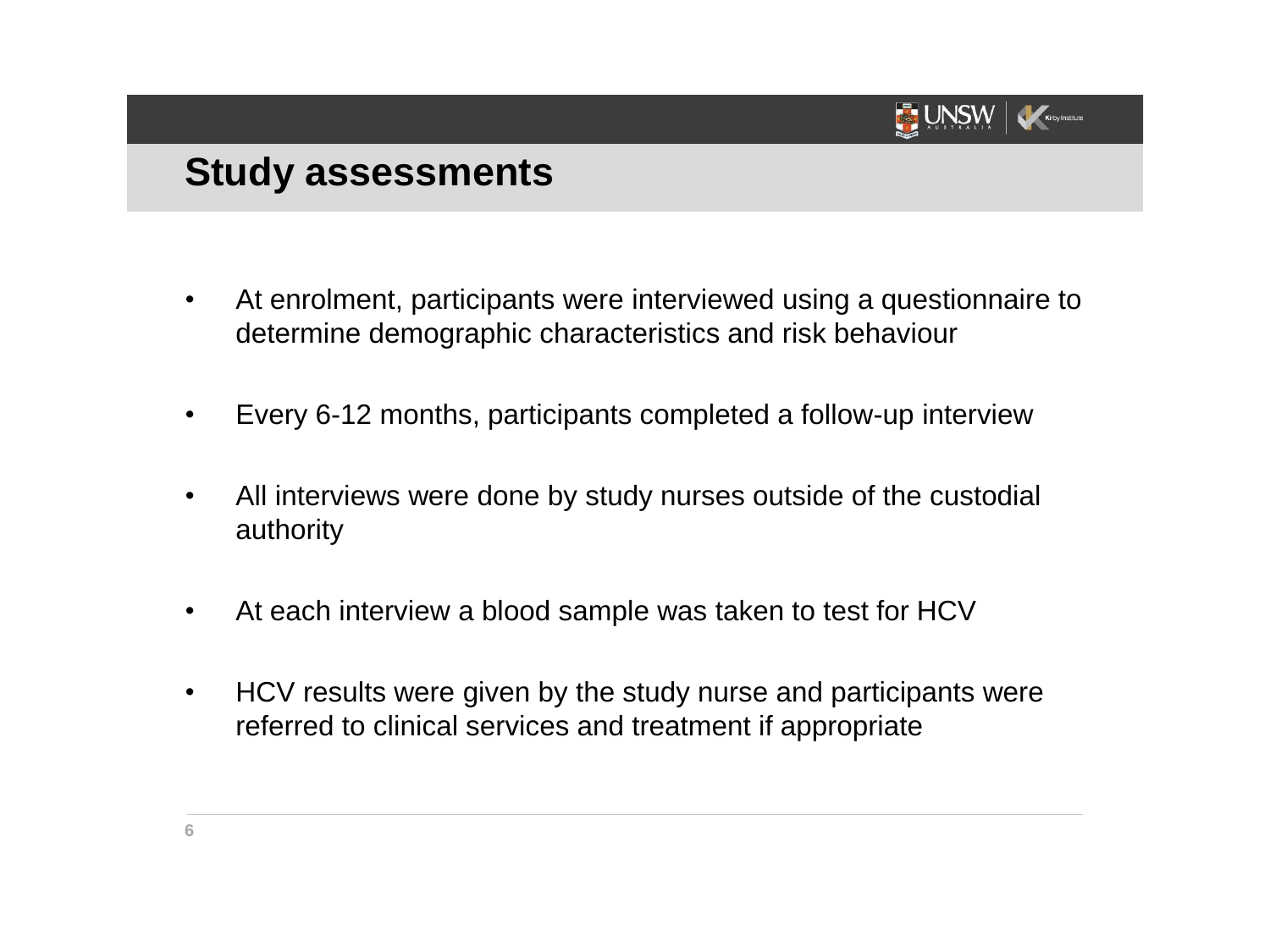

# **Statistical analyses**

- **Study endpoint**: HCV seroconversion
	- An HCV antibody or HCV RNA positive test following a HCV negative status at previous visit
- Factors associated with time to HCV seroconversion:
	- Time updated Cox proportional hazards analyses
	- Follow-up time truncated at 5 years post enrolment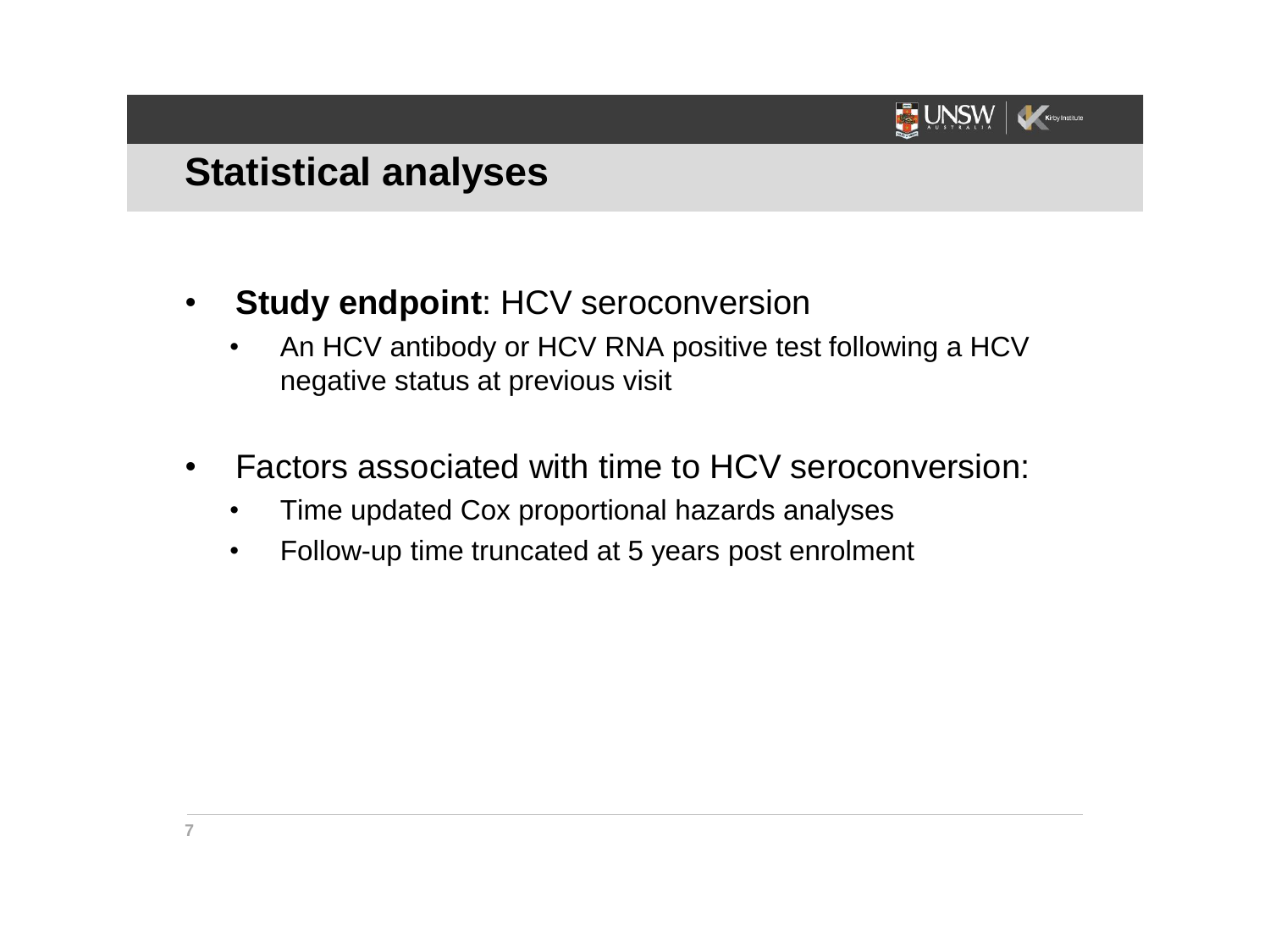

# **Baseline characteristics**

| <b>Characteristic, n (%)</b>                        | Overall, n (%)<br>$(n=320)$ |
|-----------------------------------------------------|-----------------------------|
| Age, median (25%, 75%)                              | 26 (22-32)                  |
| <b>Female sex</b>                                   | 91(28)                      |
| >10 years of schooling                              | 76 (24)                     |
| Injecting drug use ever                             | 320 (100)                   |
| <b>Heroin</b>                                       | 206(64)                     |
| <b>Cocaine</b>                                      | 143 (45)                    |
| <b>Methamphetamine</b>                              | 248(78)                     |
| Any sharing of injection equipment ever             | 208 (65)                    |
| Injecting drug use since entering prison            | 104(33)                     |
| Sharing of needle and syringe since entering prison | $81 (78)^*$                 |
| <b>Current opioid substitution treatment</b>        | 49 (15)                     |

\* Of those who injected since entering prison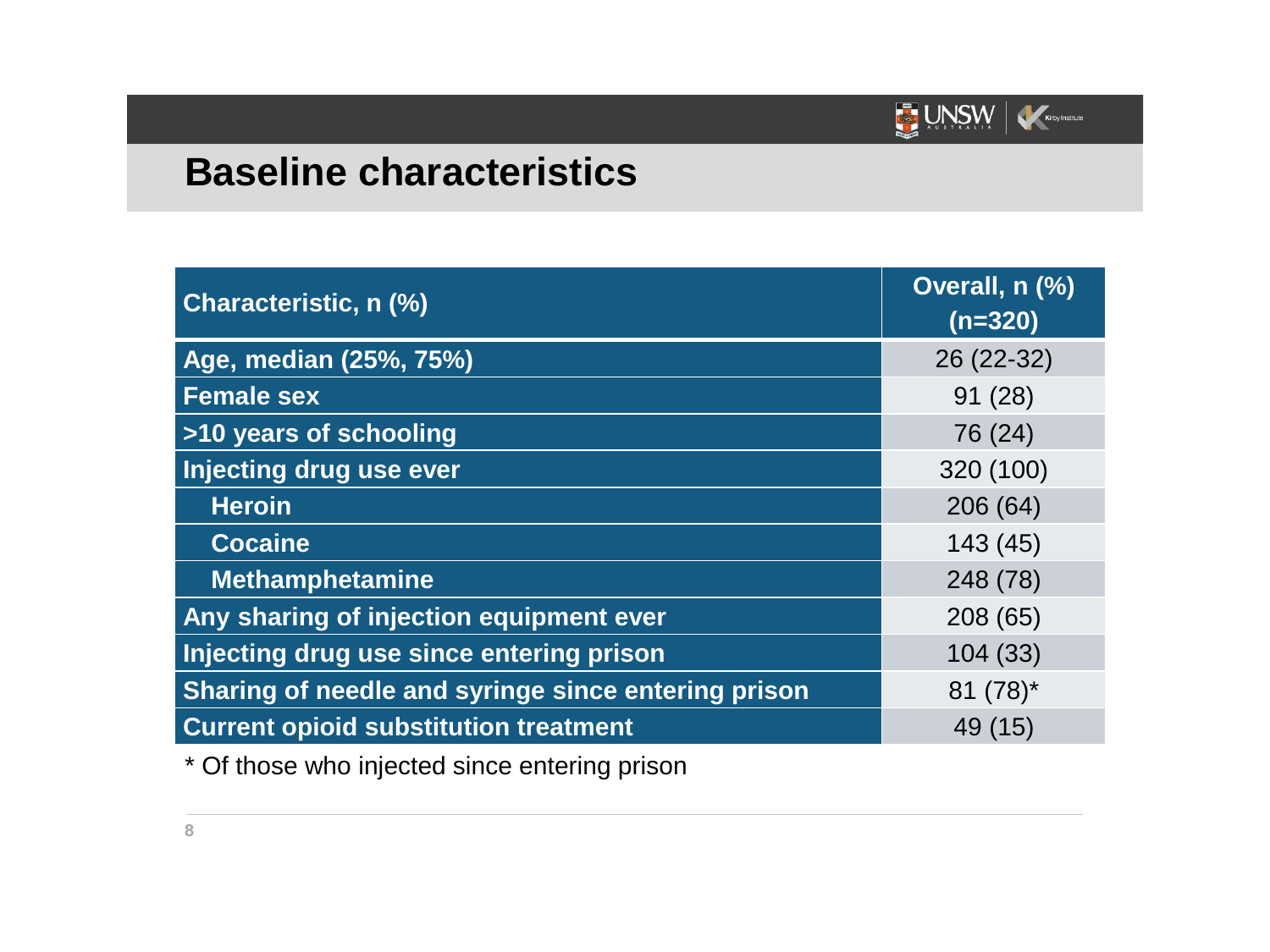

# **Trends in incidence**

### **Overall population**

• 11.4 /100 py (9.3-14.0)

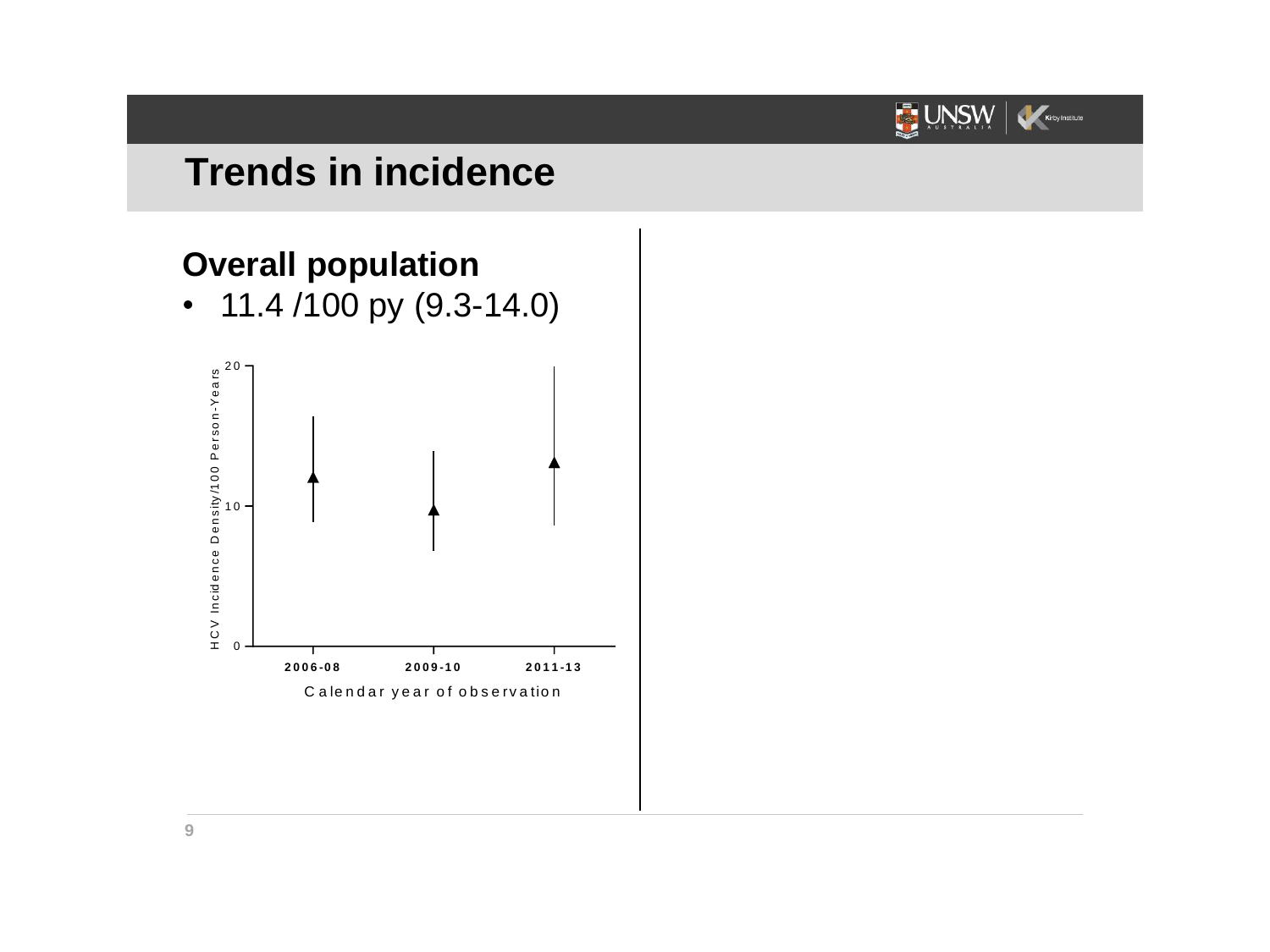

# **Factors associated with HCV seroconversion**

### **Overall population**

| Variable                                         | <b>HR</b> | 95% CI        | P       |
|--------------------------------------------------|-----------|---------------|---------|
| Age (10 year increments)                         | 0.62      | $0.43 - 0.88$ | 0.008   |
| <b>Female sex</b>                                | 1.51      | 0.98-2.34     | 0.063   |
| ≤10 years of schooling                           | 1.39      | $0.80 - 2.41$ | 0.247   |
| <b>Methamphetamine injecting</b>                 | 1.84      | $1.22 - 2.77$ | 0.004   |
| <b>Cocaine injecting</b>                         | 1.99      | 1.19-3.34     | 0.009   |
| <b>Heroin injecting</b>                          | 3.50      | 2.33-5.27     | < 0.001 |
| <b>Buprenorphine/methadone injecting</b>         | 2.05      | 1.18-3.58     | 0.011   |
| <b>Other opioid injecting</b>                    | 1.79      | $0.98 - 3.24$ | 0.056   |
| <b>Frequency of injecting (vs. no injecting)</b> |           |               |         |
| < Weekly                                         | 1.59      | $0.76 - 3.29$ | 0.216   |
| $\geq$ Weekly                                    | 4.95      | 2.93-8.37     | < 0.001 |
| <b>Syringe sharing</b>                           | 2.27      | 1.48-3.46     | < 0.001 |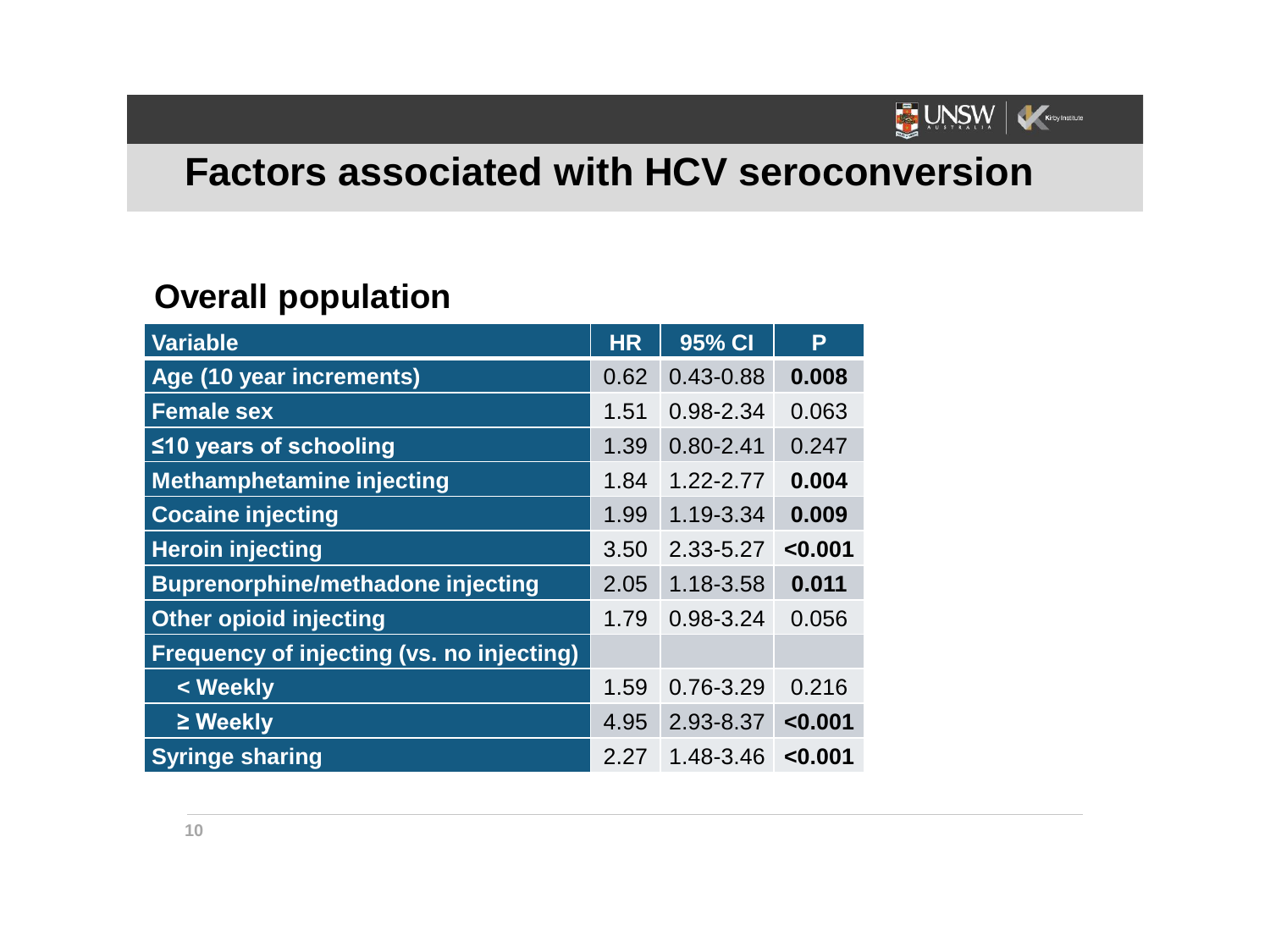

# **Factors associated with HCV seroconversion**

### **Continuously imprisoned population**

| Variable                                         | <b>HR</b> | 95% CI        | P       |
|--------------------------------------------------|-----------|---------------|---------|
| Age (10 year increments)                         | 0.73      | $0.43 - 1.26$ | 0.256   |
| <b>Female sex</b>                                | 0.91      | $0.40 - 2.11$ | 0.834   |
| $\leq$ 10 years of schooling                     | 1.12      | $0.48 - 2.60$ | 0.789   |
| Methamphetamine injecting                        | 1.59      | 0.78-3.24     | 0.199   |
| <b>Cocaine injecting</b>                         | 1.15      | $0.35 - 3.77$ | 0.822   |
| <b>Heroin injecting</b>                          | 2.67      | 1.30-5.48     | 0.007   |
| <b>Buprenorphine/methadone injecting</b>         | 1.24      | $0.37 - 4.16$ | 0.726   |
| <b>Other opioid injecting</b>                    | 1.20      | $0.36 - 4.00$ | 0.767   |
| <b>Frequency of injecting (vs. no injecting)</b> |           |               |         |
| < Weekly                                         | 2.40      | $0.95 - 6.09$ | 0.065   |
| $\geq$ Weekly                                    | 3.34      | 1.48-7.57     | 0.004   |
| <b>Syringe sharing</b>                           | 3.60      | 1.79-7.26     | < 0.001 |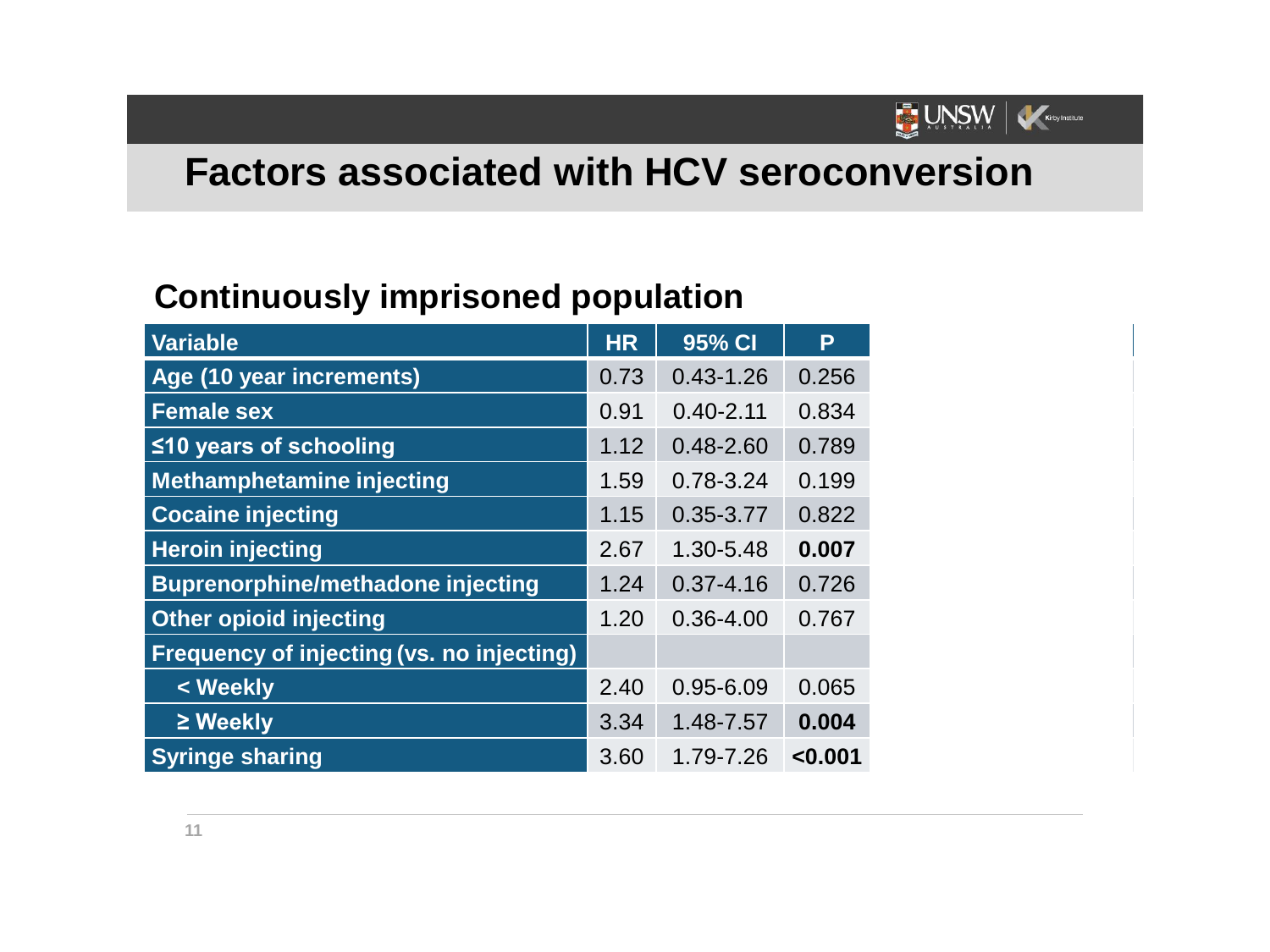

### **Implications**

- Syringe sharing was associated with HCV infection among continually imprisoned participants, irrespective of frequency of injecting or the type of drug injected
- Each individual injecting event carries with it a higher chance of HCV infection due to the scarcity of clean injecting equipment
- Even people with a lower frequency of injecting drug use in the prison environment have a high risk of infection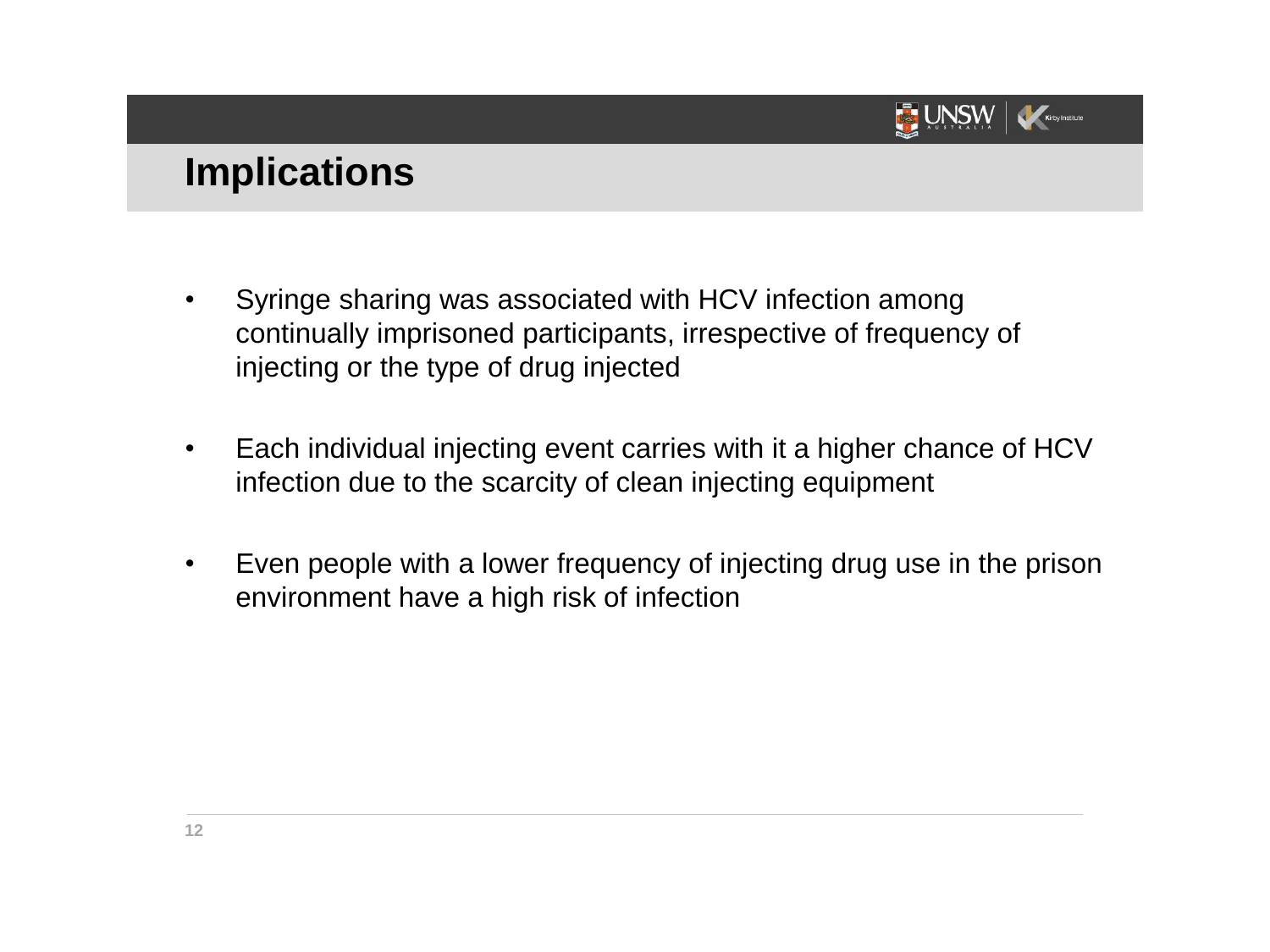

### **Conclusions**

- Current prevention strategies have failed to reduce the incidence of HCV infection in the NSW prison setting between 2005 and 2014
- Prison remains a high risk environment for acquisition of HCV infection
- Due to the scarcity of clean injecting equipment in prison, each injection event carries with it a high risk of HCV infection
- Further studies are needed to fully understand the risk behaviours of PWID in the prison setting